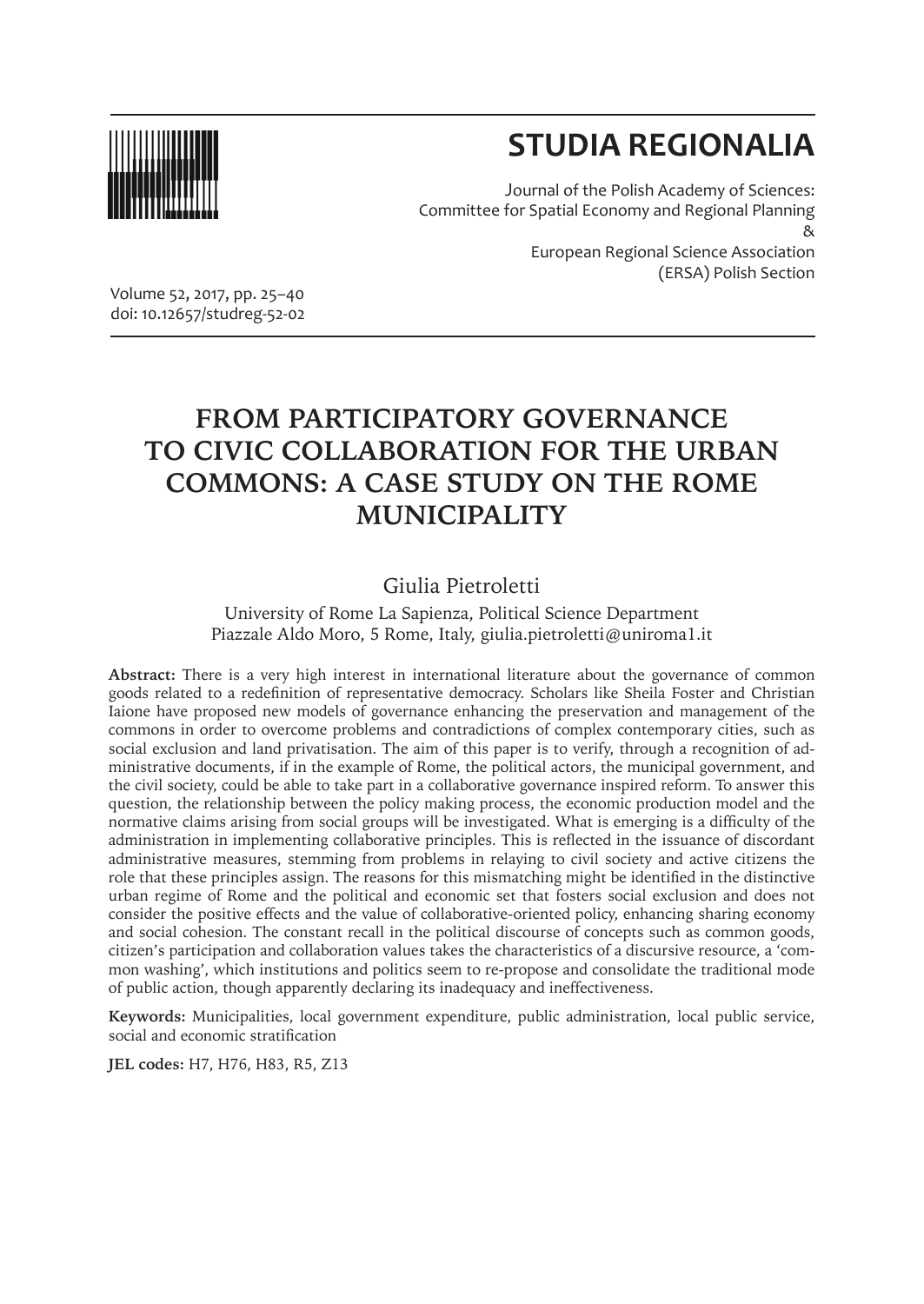#### **From common good to common goods**

In the last 10 years, participative practices and normative tools fostering collaborative governance of the commons have taken place in Italy and spread out in various urban contexts, such as Bologna, Milan, Turin and Naples. This process is rooted in the fostering of participatory practices starting with the recommendations of UN Agenda 21 of the early 1990s and implemented by the URBAN EU projects that allowed too many participative practices to be trialled in all the major European cities.

It is significant to point out how the political implications of those participatory experiences still have not been fully recognised by local political actors, and they showed their dependence from the political will of the administration, and had difficulty in becoming ordinary institutional policies, lacking in continuity and stability. This process has been clearly described by Putini (2011) as recognition of the participatory budget experiences through a case study involving several Italian cities.

The community commitment on civic collaboration and the caring of the commons have occurred despite this, and the evident difficulties of representative democracy, due to both citizens' disaffection and inadequate effectiveness of local government to manage global challenges (Marchetti 2017). The consequence of this mismatch is a growing distance between the activism in civil society in the collective care of the commons and the response capability of the institution even at local level. The care of the common goods can also include an immaterial field such as knowledge commons, cultural commons, infrastructure commons, and the city as a common itself, especially when they concern the normative claim for a better quality of life and the right to the city arising from social groups (Hess 2008).

Contemporary cities are becoming complex and large entities difficult to define geographically, culturally and from the administrative viewpoint (Castells 2003) since they are increasing their autonomy from central government because of a scale shifting of the governance level. This allows some metropoles to operate as collective actors, able to involve economic, social and political parts of the society and to produce economical change. This process is part of the urban governance which can be defined as a coordination process by which different actors, institutions and social parts, struggle to reach common tasks (Le Galès 2001).

The management of the commons, as well as the involvement of the local communities in the policy and decision making concerning local issues, is a central topic in the collaborative governance theories (Newman et al. 2004) or other models of network-oriented governance (Castells 2003; Ansell & Gash 2007). Besides the analytical and descriptive intention, all the quoted models also share a prescriptive and normative purpose suggesting policy actions to achieve a positive sum resulting in the balance of different society's stakes.

The structural dimension of the collaborative governance theories provides a reframing of some values and concepts of the interpretation of the social and economic context even if it does not, however, exclude a strong agency dimension (Rein & Schon 1993). The generation of a new policy frame, based on principles of collaboration and on the value of concepts such as common goods and sharing, needs an advocacy coalition able to mobilise consensus, develop narratives, and insert into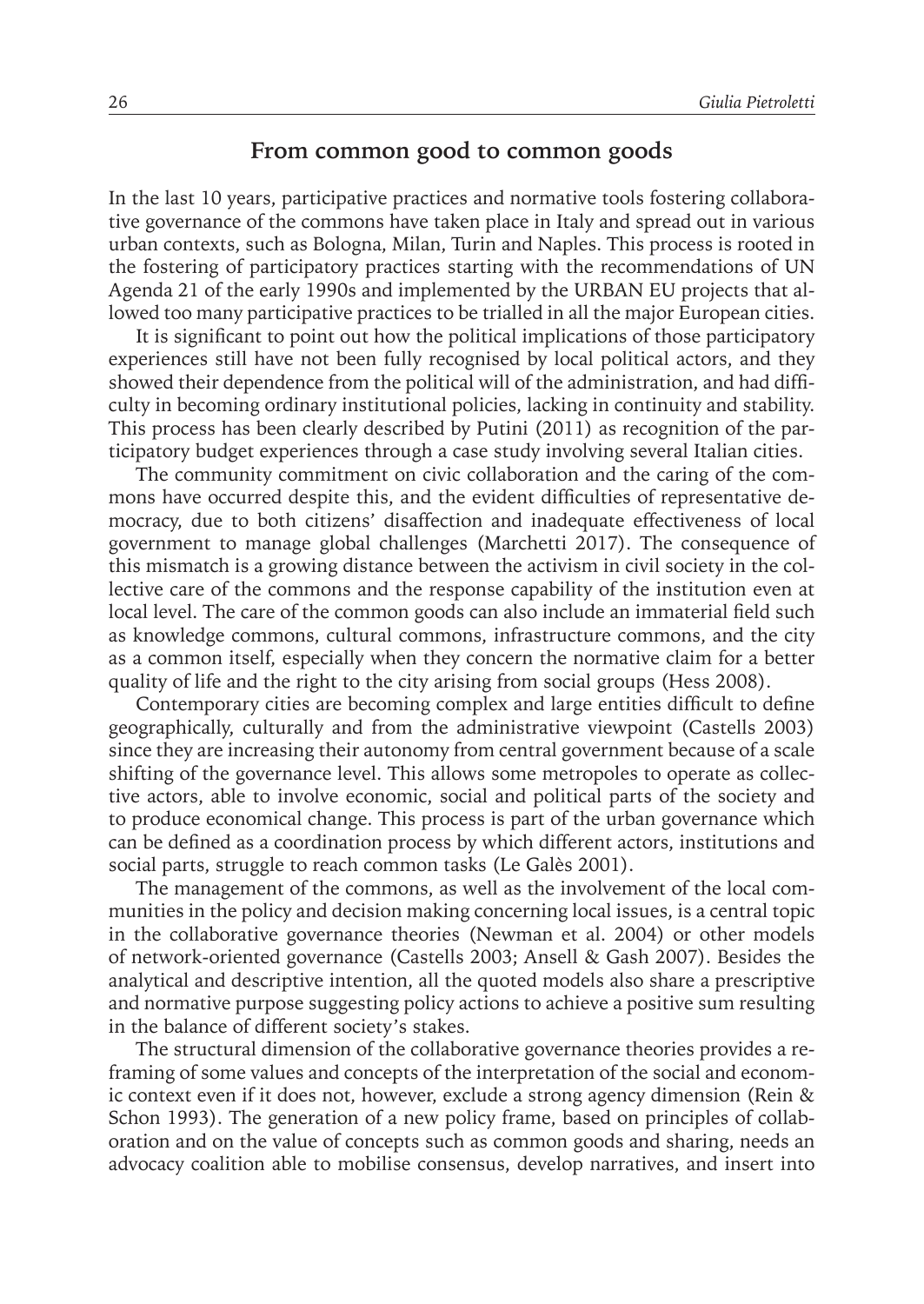policy agendas new definitions of collective problems (Sabatier & Jenkins-Smith 1993). This network of actors plays an important role in the orientation and configuration of citizen participation mechanisms related to the commons, as well as the commitment of the political actors, and its absence or inefficacy can undermine the whole policy process.

The aim of this paper is to introduce an analysis of some processes undertaken by the local authorities of Rome's municipality to verify to what extent the collaborative governance model might fit the Rome situation. This analysis will not consider the whole network of actors of the policy arena, and the analysis will concentrate on the policy outputs as the administrative acts issued from the political actors. The expected result is to outline whether, in the city of Rome, the collaborative governance, even in the lack of a specific regulation, is moving forward through local based administrative initiatives and how they are interacting with the political actors.

The first section outlines the theoretical framework regarding the urban commons and the shifting of citizen participation in Italy developed in the 1990s and the early 2000s to the spreading of regulations for managing the commons. The second section shows some top-down proposals of co-management of urban commons, and their enhancing of the features and characteristics.

The attempt to adopt regulations for civic collaboration and management of the commons on Rome in 2015 and the actions concerning the participatory management of public green areas will be displayed.

The methodological framework is a comparative analysis of second level documentary sources, highlighting differences and correspondences inherent in the legal instruments. The inter-institutional debate through the analysis of political acts concerning their formal characteristics and the internal theoretical and institutional congruence will also be documented. This contribution is part of a broader research concerning the analysis of the context and the actors in the policy arena, to highlight both structural and agency dimensions of the decision model (Rein & Schon 1993). The perceived motivations of the actors might provide useful information on what is at stake and about the possibility of introducing a really innovative policy.

#### **An uncertain answer to the urban crisis**

The recent Italian debate about the applications of the theory of commons is polarised in two distinct positions (Mattei 2011; Vitale 2013; Somaini 2015). The most philosophical arguments foresee a radical reformation of the economic models (Hardt & Negri 2009; Mattei 2011). Other approaches assume some more management-like applications to mitigate and reformulate some of the negative features of the *homo oeconomicus* (Pennacchi 2013; Vitale 2013; Sacconi & Ottone 2015). From a convergent definition of the common goods as subject to rivalry but not to excludability, many different theories have been developed in the attempt to apply the related principles to government and administration.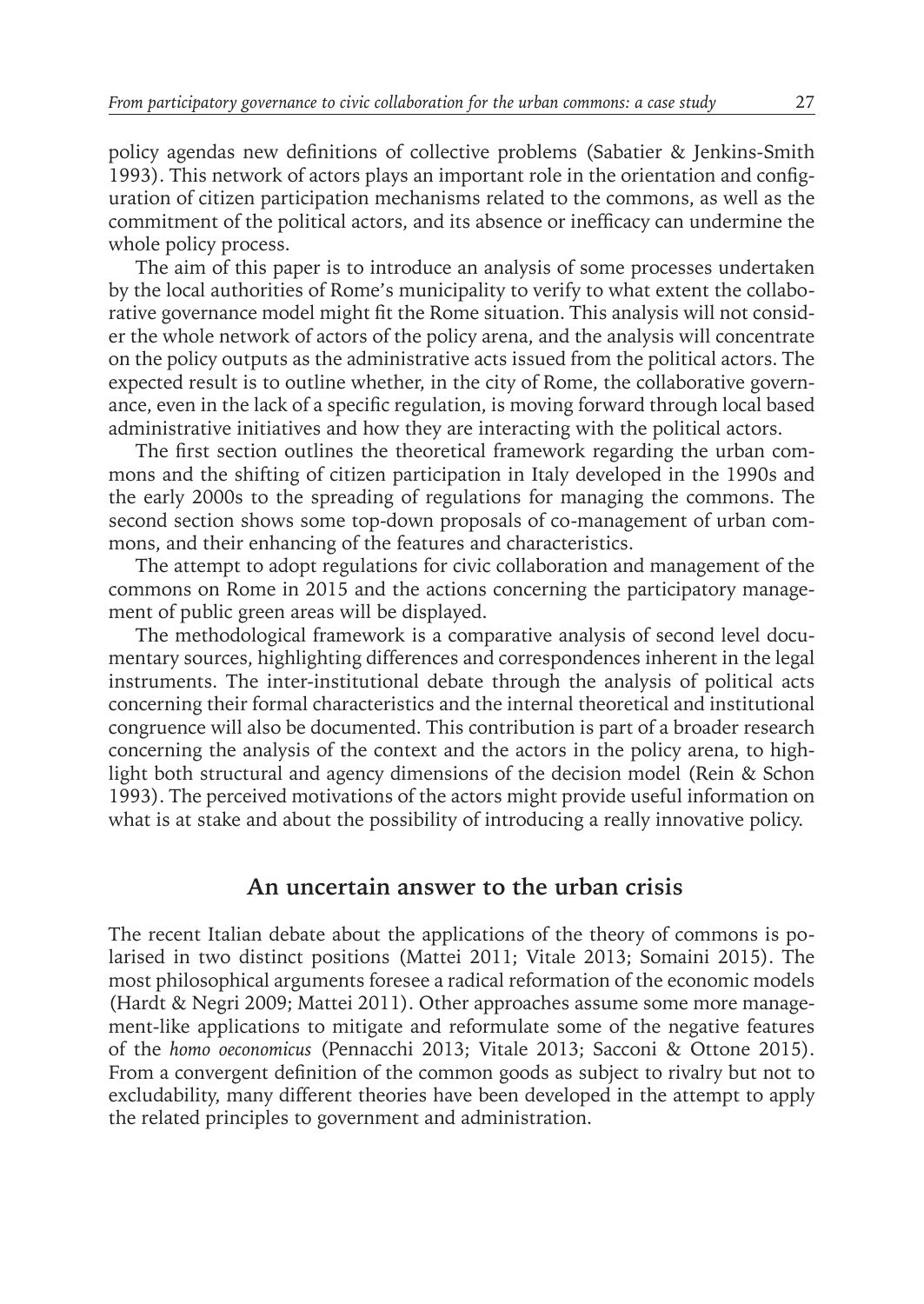The urban context is a privileged framework for developing commons governance administrative tools because of the concentration of conflicts and contradictions related to the contemporary model of development.

Issues such as the rent and privatisation of land, and the competitive urban development urban paradigm (Brenner & Theodor 2002) have developed. As a consequence, some forms of local resistance claimed a decision-making role and self-determination in the definition of urban policies, whose theoretical assumptions are attributable to Lefebvre (1968) and to the 'right to the city' movement that claimed more power for city inhabitants in shaping urban space (Soja 2010).

These conflicting issues claim to overcome the public/private bipolar paradigm to argument, and, in some cases, experience innovative forms of collaboration with communities, newly articulated subjects demanding a normative redefinition of traditional administrative and representative mechanisms.

Today, however, these models are known mostly for their prescriptive and ideal value since they have only been partly trialled, especially concerning the management of the commons. The result is a difficult and incomplete evaluation of the possible outcomes, especially considering the potential drifting in a collusion and negotiation occurrence and hence a deficit of accountability and legitimacy of the institutions of representative democracy (Moini 2013).

The 1990s, also due to the reform of the Italian law on local autonomy, marked the introduction of significant changes in the structure and role of proximity administrations, further emphasised by the 2001 Constitutional Reform which delegated to local authorities important functions, including economic ones $^{\rm l}$ .

This era has been characterised by the spreading of participatory practices that, in predominantly consultative and, more rarely, deliberative ways, have been complementary to the work of representative institutions. Participation has landed in Italy and Rome on the basis of international inputs such as the adoption of Agenda 21 and Urban programmes fostering the social and cultural resources of the territories by adopting local and national partnerships such as Neighbourhood Contracts, the PRUSST (Programmi di Recupero Urbano e Sviluppo Sostenibile del Territorio) and the explicit recall of the Law on Local Authorities.

In the city of Rome, there has been a varied diffusion of participatory practices relating to various procedural models and different outputs but essentially sharing a common scope (DieS 2005). The requirement to include popular participation is in the Statute of Roma Capitale<sup>2</sup>, the Technical Implementation Rules of the PRG and the subsequent Regulation on Citizens' Participation in Urban Transformation<sup>3</sup>. Other institutional experiences are the Citizen Support Framework, Recovery Plans, Territorial Laboratories, Participatory Periphery Forums, Social Autopromotion Programmes and Territory.

Moini (2011) highlighted the danger of a potential collusion of the outcome of these practices by consolidating neo-liberal policies of progressive privatisation of the public sphere. In that vision participation would be functional in the defusion

<sup>1</sup> L. Cost. 18 Oct. 2001, n. 3, *Modifiche al titolo V della parte seconda della Costituzione***.**

<sup>2</sup> Artt. 2, 6, 8, 11, 27.

Del. C. C. n. 57, 2 Mar. 2006.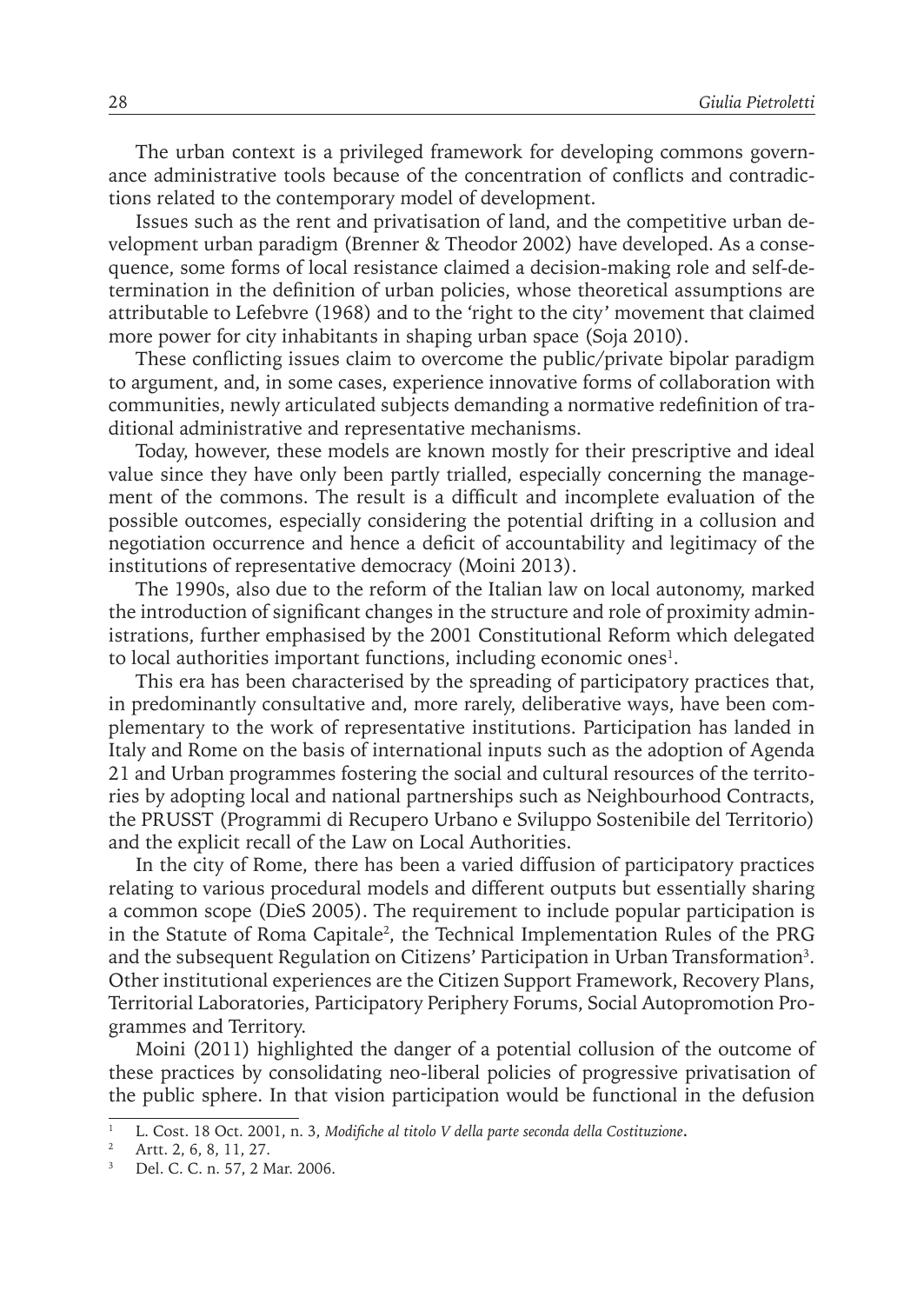and depoliticization of social conflicts, while the decision-making would be elsewhere in coherence with an accumulation regime ruled by the political class as the big private commercial interests. This argument is also borne out by Ernesto d'Albergo and Giulio Moini in Il regime dell'Urbe (2016), which documents the presence in Rome of a functional urban regimen in a narrow circle of interests that excludes the large urban community from decisions and distribution of the economic benefits.

In recent times some initiatives promoted by civil society joined top-down participation. They related to not only urban planning but also the management and the access of physical and immaterial goods by urban communities.

These experiences – including the Retake groups, America cinema association, the School Parents' Association of Di Donato Primary School, Comitato di quartiere (neighbourhood committee) of Torpignattara, initiatives such as Ecomuseum Casilino, the Cinema Impero re-opening campaign, Sangalli Community Value Park, as well as initiatives sponsored by Foundations and other subjects such as the Laboratory for the Governance of the Common Goods of Parco del Centocelle or the public gardens renovation works promoted by the Idea Civis Association – are characterised by their autonomy from historical mobilisations such as those of Social Centres, their procedural novelty and a high degree of cognitive competence.

The argument may be suggested, to be verified, of an ongoing transformation of some social mobilisations into normative claims for a new model of collaborative governance and the creation of new policy arenas with new actors from civil society bringing new kinds of resources. Even in the presence of these new policy issues, the decision making by the local government produced some administrative policy acts that show a substantial misunderstanding of the social claims and gave incoherent answers, probably referring to other rationale that will be shown further in this article.

In other Italian cities, nevertheless, collaborative governance is becoming more than a theoretical model and it is enhancing civic collaboration through the adoption of specific normative tools.

In 2014, the City of Bologna promoted the adoption of the Regulation on Civic Collaboration for the Care and Regeneration of Urban Common Goods to foster citizen participation, applying the subsidiarity principle. Gregorio Arena, chairman of the Labsus association, who coordinated its drafting, had already proposed in 1997 that, with a minimum of regulatory and structural investment, it would be possible to release civic energies otherwise crushed by the public/private duopoly (Arena 1997).

The Bologna Regulation inspired many other Italian cities, 121 up to today, to adopt such a normative tool. This tool allows the creation of administrative acts of cooperation between private subjects and the municipal institution, in order to regulate the limits and the possibilities of taking care of the common goods.

In the regulation, citizens' participation is mentioned in many sections, both to settle disputes and to determine decision-making procedures regarding the citizens' actions. The regulation does not state participatory procedures but frequently mentions social inclusion, and it can be inferred that the adoption of accessible and open procedures can theoretically guarantee its legitimacy and accountability.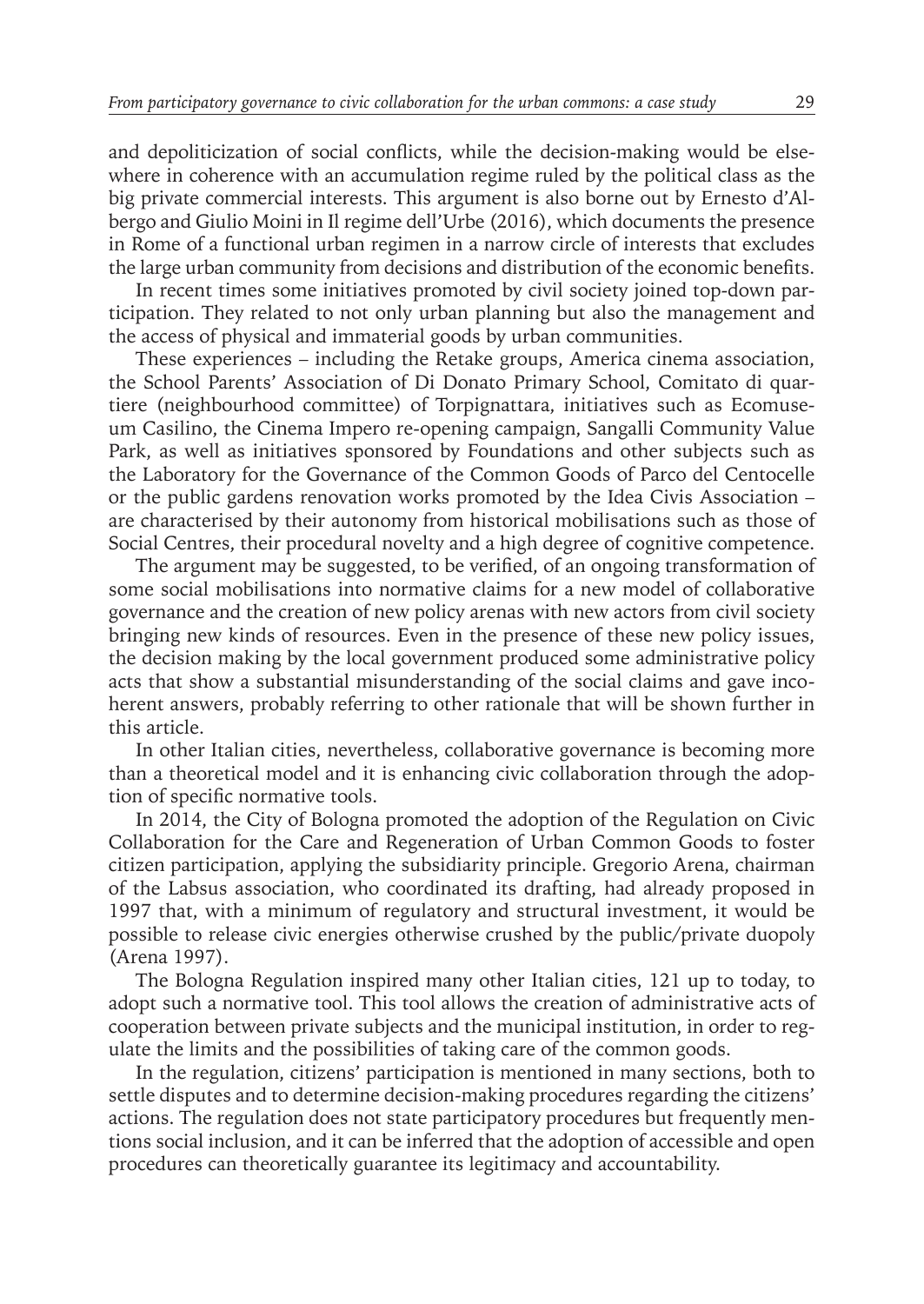The regulation is part of a broader policy to enhance civic collaboration fostered by the City of Bologna: Collaborare is Bologna, made of various initiatives such as Community (Comunità); an area of the Iperbole Civic Network (Rete Civica Iperbole), to share common social practices; a Civic Participation Festival (Festa della Partecipazione civica); the Urban Co-Design Laboratories; and CO-Bologna, which is part of 'CO-city', a research-action project aimed to test, adapt and develop, in the urban context, the principles of services design and governance of commons stated by Elinor Ostrom.

CO-Bologna is a project of the Monte di Bologna and Ravenna Banking Foundation and the Municipality of Bologna coordinated by LabGov – Laboratory for the governance of commons – a project of LUISS University of Rome. A complex network of actors appeared in the policy arena of Bologna, constituting an advocacy coalition where political, administrative, expert, entrepreneurial and social actors joined together to achieve the policy result.

Nevertheless it is important to be aware that there are many possible different outcomes of the regulation and not all of them are desirable: on the one hand there is citizens' pedagogical action, but there might be also institutional brokerage, the consolidation of electoral consensus for local politicians, and drift in conflicts defusion and stakes depoliticization (Kickert et al. 1997; Moini 2011).

## **The Municipality of Rome and the common goods: a complicated relationship**

Following the adoption of the Bologna Regulation in May 2014 and its further spreading, the Rome municipality carried out a number of normative tools to deal with the care of commons.

The Mayor Marino Executive board began to regulate citizen participation in the management of the commons from 2015, in discontinuity with former Mayor Alemanno's administration.

Some of them will be consider here to suggest ideas for further analysis. The selected examples have been chosen because of their common scope concerning a cooperative and creative use of public spaces. They belong to different policy kinds and the aim of this recognition is to compare the different institutional approaches undertaken by the same administration to similar issues. The topics that will be covered in the following sub-sections are: the approval process of the Regulation for the Management of Commons, the Guidelines for the Adoption of Green Areas and the Guidelines for Adoption of Dog Sites.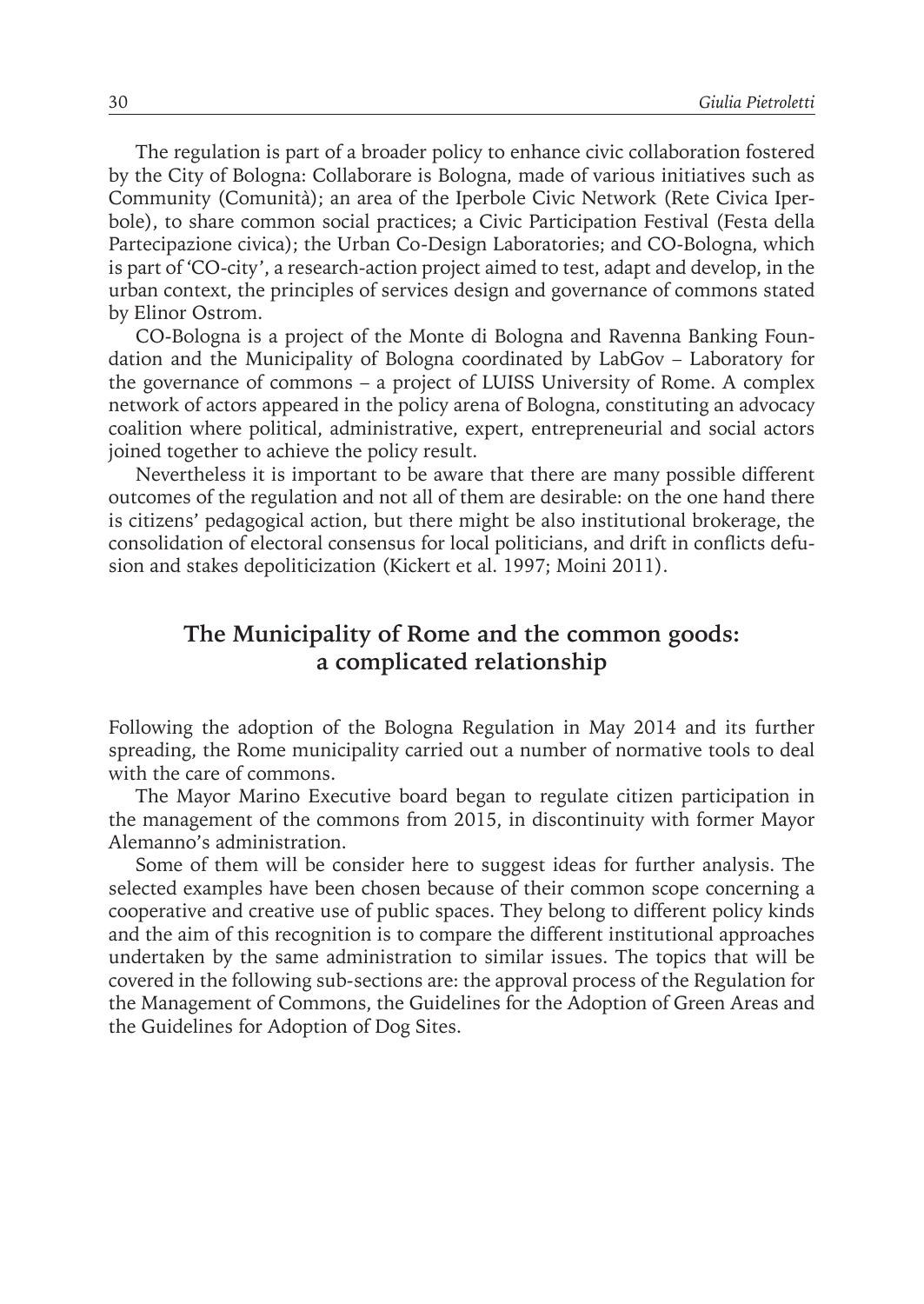## **The history of the Regulation for the Managing of the Commons in Rome**

On April 30, 2015, the Municipal Executive Board of Rome deliberated the Resolution no. 30 proposed by Alderman Paolo Masini, 'Policy guidelines for a Regulation for the collaboration between administration and citizens on the management and regeneration of urban commons'4 .

Following this resolution, an interdepartmental table coordinated by the Labsus association in the person of Prof. Gregorio Arena was set up, with the purpose of drafting a regulation. The working group, which included a broad staff from various departments and offices of Rome's municipality, met for the first time on June 15th for a total of five meetings. Due to the resignation of Mr. Masini on July 29, 2015, the approval of the regulation was suspended even though a definitive draft had been accomplished.

On March 13, 2015, the Movimento 5 Stelle councillors submitted to the municipal council a resolution on the approval of a regulation for the shared management of Urban Commons between the municipality and citizens. The resolution began a regular session for approval through the councils of the sub-municipal districts in August 2015. The subsequent ratification by the Municipal Council was interrupted by the early dissolution of the City Council.

The *Sinistra e Libertà* councillors, a far left-wing party, also announced through a press release that they had filed a proposal for a regulation to be approved by the City Councilon July 29th, 2015.

While the draft produced by the institutional working table was inspired by the model of the regulation being approved in Turin, the regulations proposed by M5S and SEL have been the source of inspiration for the Regulation of the Municipality of Chieri, near Turin.

Referring to a comparison between the various models advanced by Giglioni (2014), based on seven parameters (principles, subjects, organisational implications, governance model, the importance of private assets, support tools and warranties) it is possible to compare the models proposed by the institutional working table and the M5S.

The M5S version of the regulation, proposed by a political minority, has a different value, reflected in its content and settings, compared to the version drafted by the institutional table. However, considering also this asymmetry, it is useful to compare the two proposals even if neither of them has ever been put into practice and can therefore be evaluated in light of its outcomes.

The purpose of the comparison is therefore to stimulate a theoretical reflection on how and if such a tool can be useful in resolving some of the problems of management, coexistence and democratisation of public life in Rome.

Although both outline the same general principles, in the regulations proposed by the institutional table (henceforth RTI), Active Citizens are considered

Prot. N. 12123, 30 Apr. 2015.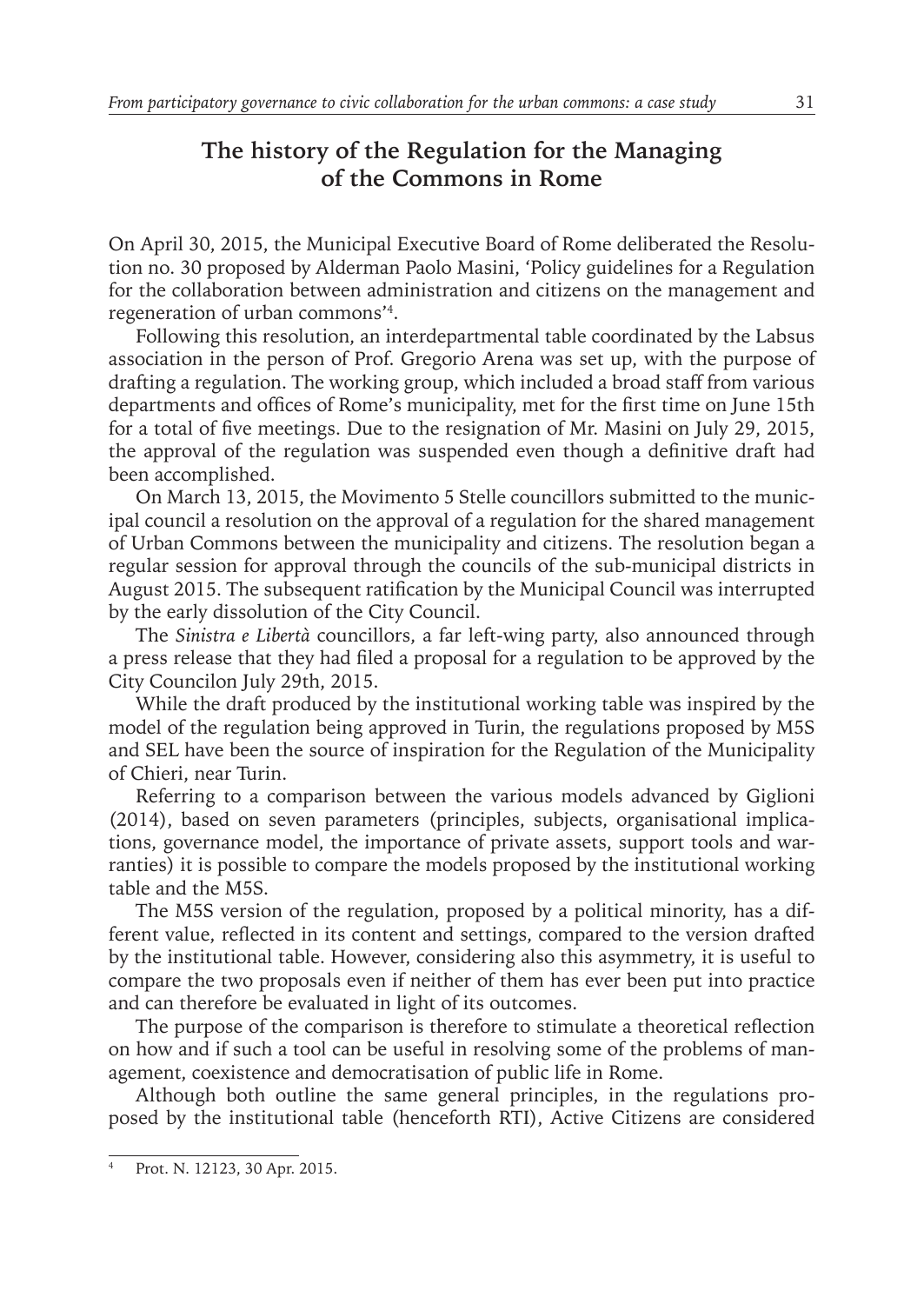individual citizens, associations and business companies as well, while the regulation proposed by the M5S group (hence in then R5S) introduces a new subject: the reference community.

In accordance with the Municipality of Chieri Regulation, the reference community is "a collective subject that cannot be attributed to the formal groups already known, so that the regulation needs to provide for them a special rule. This is a very important innovation affecting the delicate relationship between a collective subject, associated subjects and third parties for whom it is not clear if a municipal regulation, in the absence of a legislative provision, might be adequate in terms of legitimacy" (Giglioni 2014). The two regulations look similar to the profile of the organisational model which in both cases establishes a central liaison office.

In RTI is mentioned the need ofa coordination with local districts, unlike in the R5S. This centralised setting is likely to be linked to the central input involving only departmental staff while declaring the intention to get advice from sub-municipal districts for the final version (Arena 2011).

Both models are based on agreements with the social parts (di collaborazione – collaboration – in RTI and di condivisione – sharing – in the R5S) which may also be of an informal nature in the regulation of the R5S (art. 11, paragraph 3, where it is possible to undertake care interventions or regeneration, thus legitimising a tacit consent from the municipality). In the R5S model, the involvement of reference communities in decision-making and planning is also mentioned, prescribing an enlargement of the process to a policy making tool.

Another difference concerns the extension of the measures to private property, considered by RTI and excluded from the R5S. RTI is also more limiting about economic support, providing exemption from local taxes for public utility initiatives, small commercial forms of self-financing, support by resources by municipal offices and free use of spaces, fees and utilities. In the R5S, however, financial support is provided through the refunding of technical, professional and advisory costs. The R5S excludes any possible commercial or business relapse while this possibility does not appear foreclosed by RTI. This element is functional to the different vision of support, which in the R5S is geared towards the delivery of public contributions, while in the RTI it provides forms of self-sustainability.

The last parameter, the guarantees, is another element of diversity. In the RTI there is an optional dispute settlement committee and instead, in the R5S, the extrajudicial procedure is a matter for recourse to ordinary civil and administrative jurisdictions. Although there is an appreciable attempt to offer guarantees of effectiveness to the participatory procedures of commons, even in this case, there may be doubts regarding "the legitimacy of using the regulatory source to affect access to justice" (Giglioni 2014).

In conclusion, the two models of regulation differ in many aspects, affecting their effectiveness to induce changes in urban space policies or in the management and provision of public services.

Following the inauguration of Mayor Virginia Raggi in June 2016, the Regulation for the Management of Common Goods did not resume the legislative process despite the fact that it was generically mentioned in her election manifesto. A more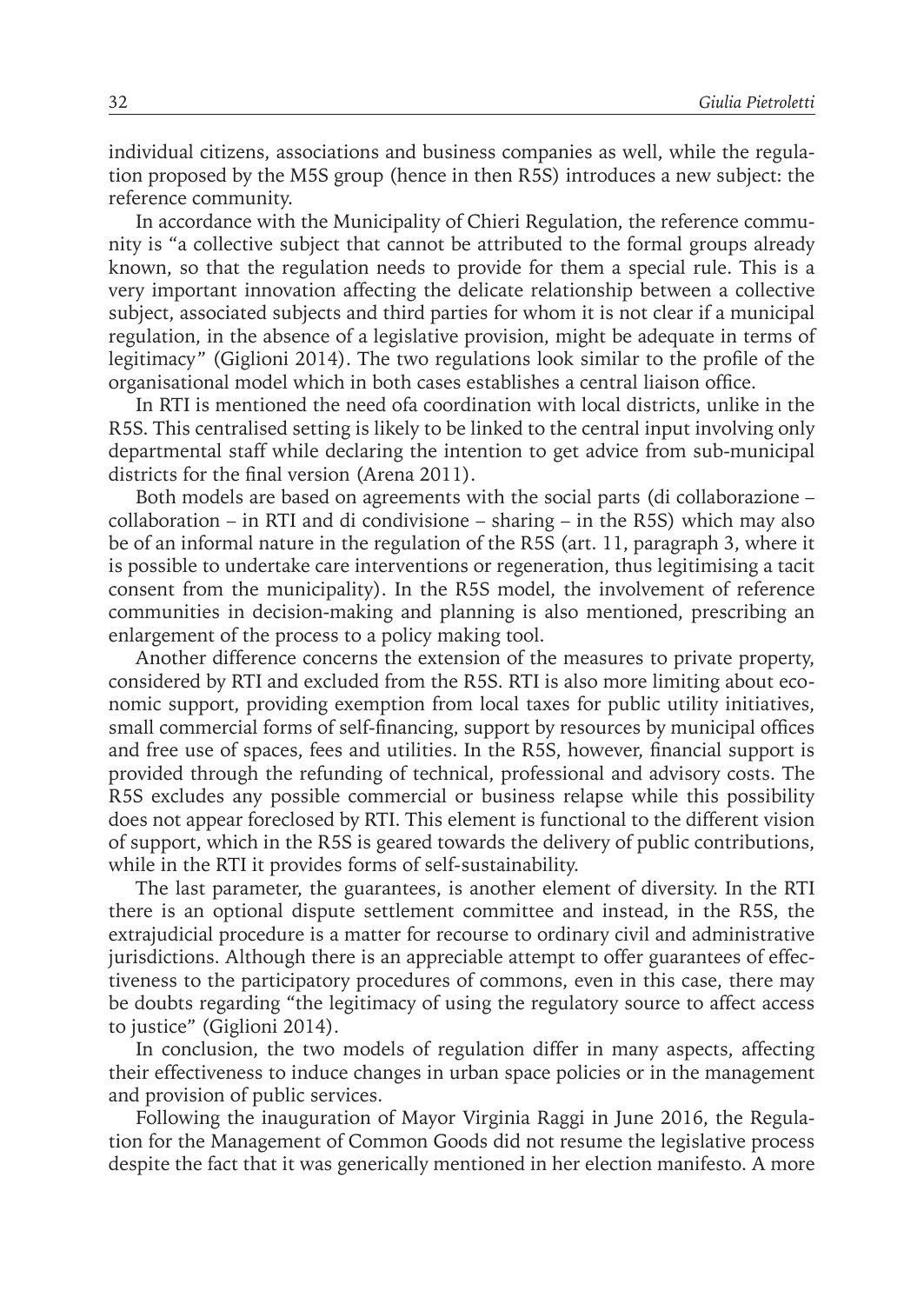accurate reference is in the Guidelines for Digital Agenda for Rome Capitale approved by a municipal executive board resolution<sup>5</sup>. In the actions to be developed during the period July 2016–December 2017, the Digital Agenda includes "the definition and adoption of a Regulation for the Managing of the Commons to enable social innovation, also in connection with the Rome Smart City program"<sup>6</sup> , while in the lines 2018–2021 is stated the starting of the experimentation of the Common Goods Regulation.

The Rome II District Council with resolution no. 7 of November 9, 2016, issued a Regulation Scheme for the shared management of common goods based on the draft of the Working Table of the Mayor Marino. The regulation was, however, rejected by the Capitoline Council that established the district lacks competence over a municipal matter.

Worth mentioning also is the initiative of the right-wing councillors, who on May 25, 2017 submitted a proposal for a Regulation for Collaboration between Citizens and Capitoline Administration for Regeneration and Management of the commons and urban spaces of Rome as an Administrative Barter. This proposal, while largely preserving the Bologna Regulation model, introduces the element of the administrative barter whose relevance in the context of the subsidiarity principle has been criticised by Labsus as "administrative barter, beside any doubt about its legitimacy, has nothing to do with shared administration. It engages in legal relationships that are asymmetrical, with one party that demands and the other that is obliged without any freely constituted agreement, it does not create social trust but only dependence and subordination" (Giglioni 2016).

On May 26, 2017, the Democratic Party councillors submitted a proposal for the adoption of the regulation on cooperation between citizens and administration for the care, shared management and regeneration of urban commons substantially similar to the regulation adopted by the Municipality of Brescia. Also, in this model of regulation, the collaboration is assimilated to the administrative barter, while the right to grant the agreements with the social part (*patti di collaborazione*) is attributed exclusively to the Municipal executive board leaving to the administrative officers only the enquiry. This approach creates a possible form of ambiguity in respect of the principle of distinction between the political and administration domain functions.

To conclude, the debate over the adoption of the Regulation for the Management of Common Goods is, to date, extremely active in Rome and concerns all the political forces. The focus on the issue of citizenship involvement in the management of heritage and common spaces is therefore transversal, indicating both the expectations on this innovative tool to solve some of the city's historical problems, and a rhetorical use of expressions as commons or shared administration. In addition, especially in the proposals formulated by the political minorities, some context prerequisites for the adoption of the regulation (the ability of the administration to interact with the demands of citizens, mutual trust) may appear as the postulates

<sup>5</sup> Deliberation of Mayor (Memoria di Giunta Capitolina) on 14 Oct 2016.

<sup>6</sup> Deliberation of Mayor (Memoria di Giunta Capitolina) *Linee Guida per l'Agenda Digitale di Roma Capitale*, allegato A, par. 7 *Open Government*, comma 10.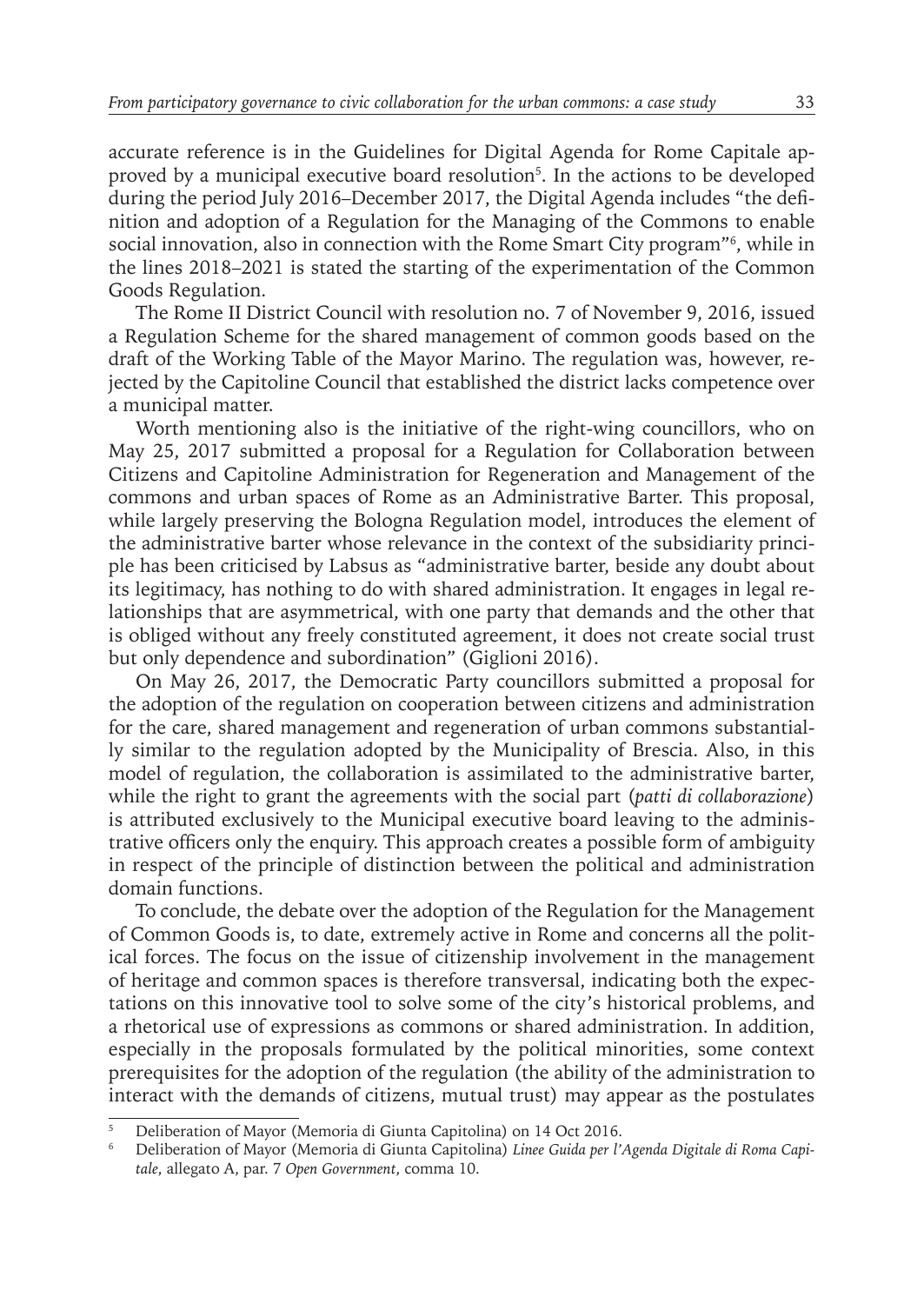of its action, generating the perception of a misguidance to the possibility of introducing shared and collaborative administrative elements and of a mere replication of models borrowed from other contexts.

## **Guidelines for the adoption of green areas and dog parks**

Maintenance and management of public green areas are among the dominant issues in urban commons management policies. There are many examples of metropoles issuing management policies with proven results such as Paris, with the Main Vert programme of shared gardens, and New York that has for a long time institutionalised the Community Garden through the Green Thumb permanent programme. The reasons for the dissemination are not only in the saving benefits of maintenance but especially in the inclusion of resident communities in the caring and managing of public space (Coppola 2012).

Sometimes those initiatives have increased community engagement in some strategic decisions in local policies regarding use of space, for example subtracting some shared management areas to building projects or changing destinations responding to commercial interests (Ostrom 2000; Rosol 2010).

This subsection will present some strategies of Rome's municipality to verify whether they are aligned with the principle of broadening of the governance of the commons.

Also due to the urban sprawl in the suburbs and the urban planning programmes, Rome's urban green areas are steadily increasing. The Environment Protection Office (*Dipartimento Tutela Ambientale*) has undergone an increasing reduction in human resources and budgets against a gradual increase of green areas, which peaked in the mid-1990s, recording a steady positive trend with an average increase until 2010 of 58 hectares per year (Rome Capital 2012).

The shrinkage of the gardening staff, which ranged from 1,800 employees in 1980 to the current 540 (of which only 250 have technical and operational duties) can be traced back to the neo-liberalisation process that has invested in Roman policies since the beginning of the 1990s. In the case of the Gardening Office, this resulted in a progressive outsourcing of green maintenance services to private enterprise.

This management model has caused various types of maladministration, creating a collusive fabric between administrators and business entities, and documented by the criminal investigation on 2013, popularly known as Mafia Capitale, which involved many officers, politicians and enterprises in the procurement of maintenance of green areas. The difficulties related to our analysis concern the low level of maintenance of green spaces which can also be attributed to some endogenous features of Roman urbanisation, such as mistakes in territorial planning and the high rate of informal developments.

In 1995, Mayor Rutelli introduced some initiatives to open to private actors the management of public green areas, due to economic motivations. Admitting the inability of the municipality to cope with adjustments and maintenance, different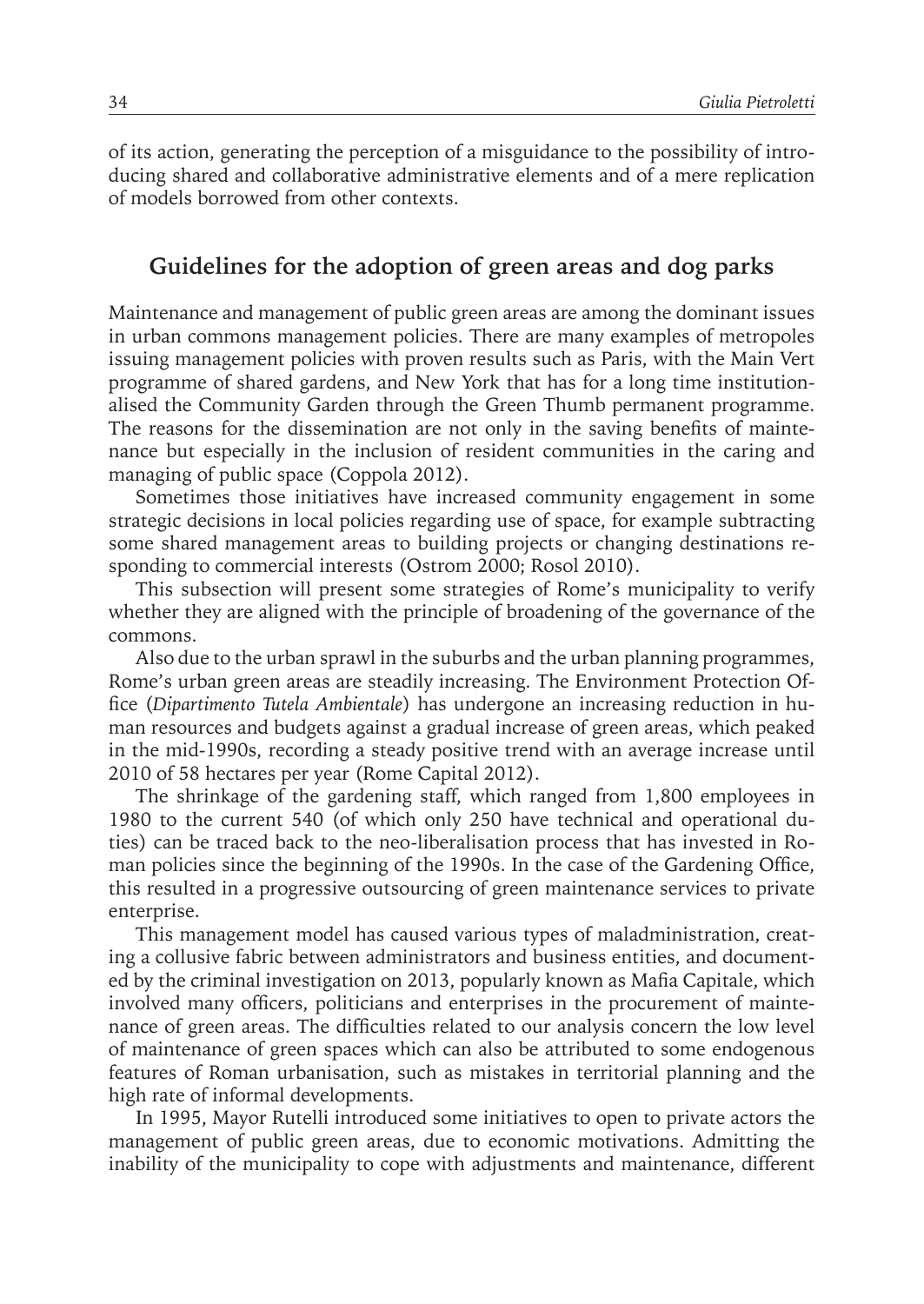kind of partnerships were proposed: the *Punti Verdi Qualità* involving great business companies; the *Punti Verdi Infanzia* with the owners of small amusement parks and carousels for children; and the Citizen Green Points, *Punti Verdi Cittadini*. The latter appeared as a cost-free initiative for the administration addressed to non-profit associations and allowing citizens to sign a convention for the caring and maintenance of a green area.

In 2014, with Resolution No. 207, Mayor Marino issued some guidelines on the adoption of green areas of Rome Capital to be delivered to the Environmental Protection Department – Civil Protection. The areas currently adopted are 101, more than half of them following the issuance of the guidelines.

Although there are some references to horizontal subsidiarity and collaboration, the proposed model differs significantly from the Regulation for the Management of Commons.

The guideline's synthesis is: "A single citizen or an association undertakes, through the elaboration of a special commitment, to maintain a green urban area adopted in accordance with specific technical-operational standards unilaterally defined by the competent municipal office (horizontal green maintenance and/or cleaning and/or eventual custody) for a fixed period, all without financial burden on the Administration".

This points to the asymmetry of the relationship between administration and citizens of the agreement, voluntarily signed by the proposing citizens. The role of the municipality, which benefits from a service, acts as regulatory imposition and lacks any kind of encouragement or support of the adopting citizens.

In examples from other cities, generally quoted in the guidelines as "a model already partially experienced in the past, also in other urban contexts of various sizes and consistency similar to the adoption of green areas" in New York, Paris or Bologna, the municipality provides economic support to ensure the sustainability of the initiative as well as material support by means of funds and facilitations to self-financing. The guidelines mention the possibility of a direct connection and therefore support by the Gardening Office, but this function is not present in the agreements subsequently stipulated.

In the conventions signed thereafter, the adopting person must obtain an insurance for carrying out the voluntary activities and any possible exclusive use of the area is forbidden, except in the case of a specific authorisation.

A similar issue is in the Guidelines on the adoption of Rome's green areas in the charge of the Department of Environmental Protection issued as a Municipal Council Resolution no. 306 on 17 Oct 2014, which norms the adoption of dog parks. These guidelines differ partly from the previous ones because they involve pre-established and restricted communities that have a strong motivation to maintain a specific area. For this reason, they are subject to a strict technical regulation motivated by health reasons that cannot be negotiated.

In conclusion, it is possible to define such agreements as partnerships for the management of the commons, which involve, for the communities, the adoption of a public green space and its effective availability, and for the municipality, maintenance and economic saving. At the top level, the stakes for the community can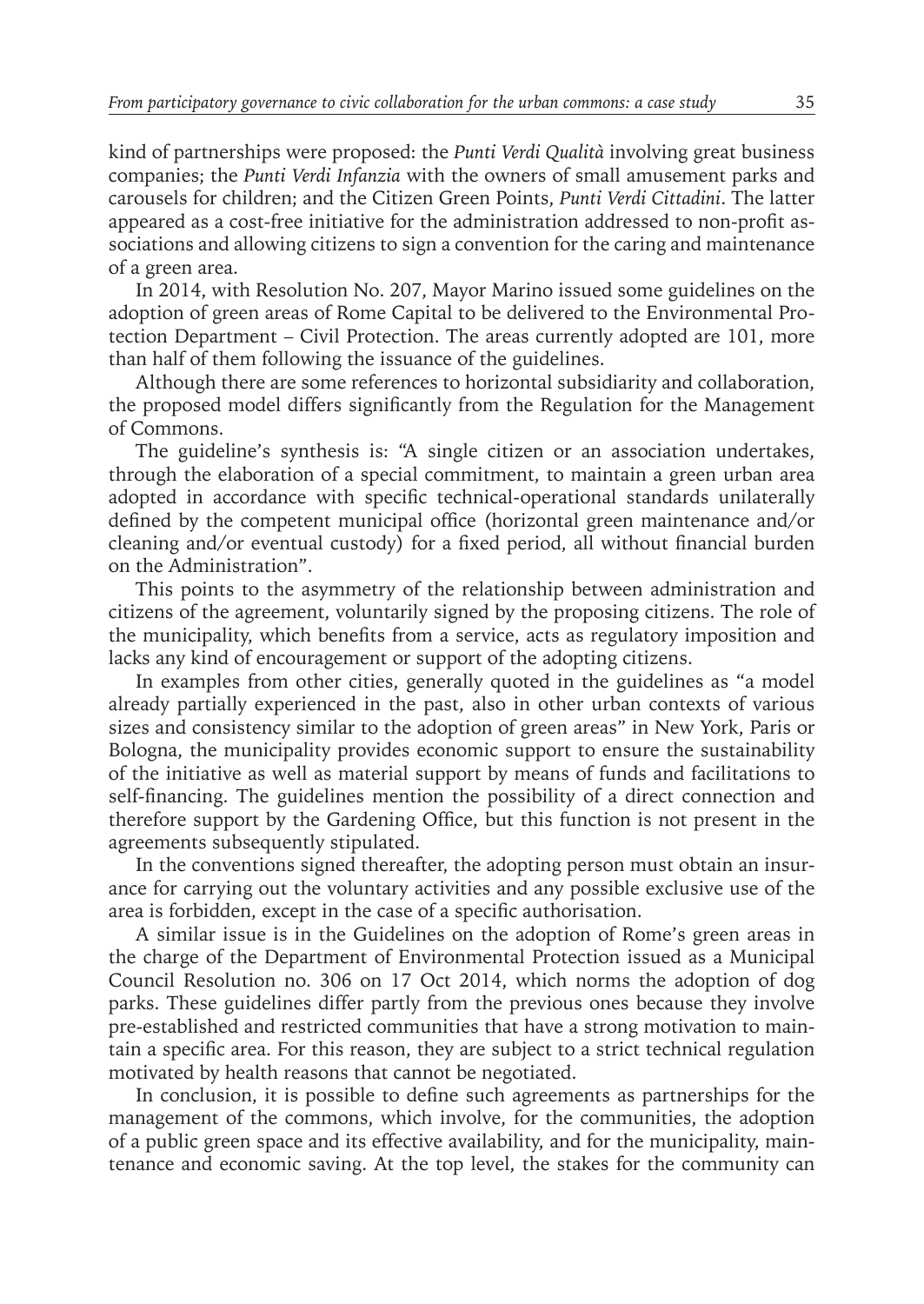include the possibility of direct interactions with the Municipality and the offices as a recognised social subject, thus acquiring negotiating prerogatives. The transformative potential of this policy is therefore of an indirect nature, since in the normative premise there is no postulate of any possibility of co-administering the green areas adopted, beside the free provision of services on behalf of the administration.

It is significant that, in a document presented by Aldermen Estella Marino, member of Mayor Marino executive board, at the Democratic Party Roma Programming Conference of 28/29 November 2014, the new urban governance model, of which the measures previously examined are part, is presented as the creation of "active citizenship paths as social inclusion opportunities that promote interpersonal relationships, knowledge and the enhancement of the urban environment, developing moments of sociality and of meeting; [...] safeguard and re-qualifying of the territory through processes of self-management of commons to counteract the effects of the economic crisis; stimulating and increasing the sense of belonging to the community by satisfying social demand for 'landscape', 'environment', 'sociality', recovering both public spaces with social, cultural or environmental goals, improving the aesthetic, both the knowledge and traditions of the rural culture of the area".

The civil society activism, with its cognitive resources and knowledge of the territory, urban green areas and social context, finds no response or possibility of formal interaction within the actions described, without generating any transformative outcome on the redefinition of green management policies.

Since 2010, the Zappata Romana website has listed Roman community gardens. To date, 102 community gardens and 31 spot gardens are mapped. The map is not wholly accurate because it is generated by user notifications but does testify to the great vitality and attention given to this phenomenon. It is advisable to observe, in an analysis of District (Municipio) Roma V, the reported areas differ from those officially adopted. None of the seven officially adopted green areas have been censored, while the map presents 21 gardening experiences or collective management in other informal contexts. A possible deduction is the presence of parallel levels, and that normative action, method and substance has not collided with the needs expressed by the community.

The Mayor Raggi administration kept a continuity of stance although mentioning the need to "provide forms of concession so that associations and local communities can manage public spaces observing the subsidiarity principle" in the Electoral Manifesto. In the Guidelines for the Regulation of the Green and Landscape of Rome Capital issued as Municipal Council Resolution No. 66 of Apr 14, 2017, there is a reference to the adoption of green areas that may be given in adoption to citizens and associations according to the procedures subsequently indicated by the Municipality without any form of support, whilst engaging the citizens with respect to specific standards and criteria.

With a subsequent decision issued on August 3, 2017, the Department of Environmental Protection establishes a procedure for voluntary, occasional, public gardening activities ruled by citizens and associations, subordinating it to an authorisation released by the municipal offices. Volunteers are required to obtain an insurance at their own expense with a minimum cap, in case of death or disability,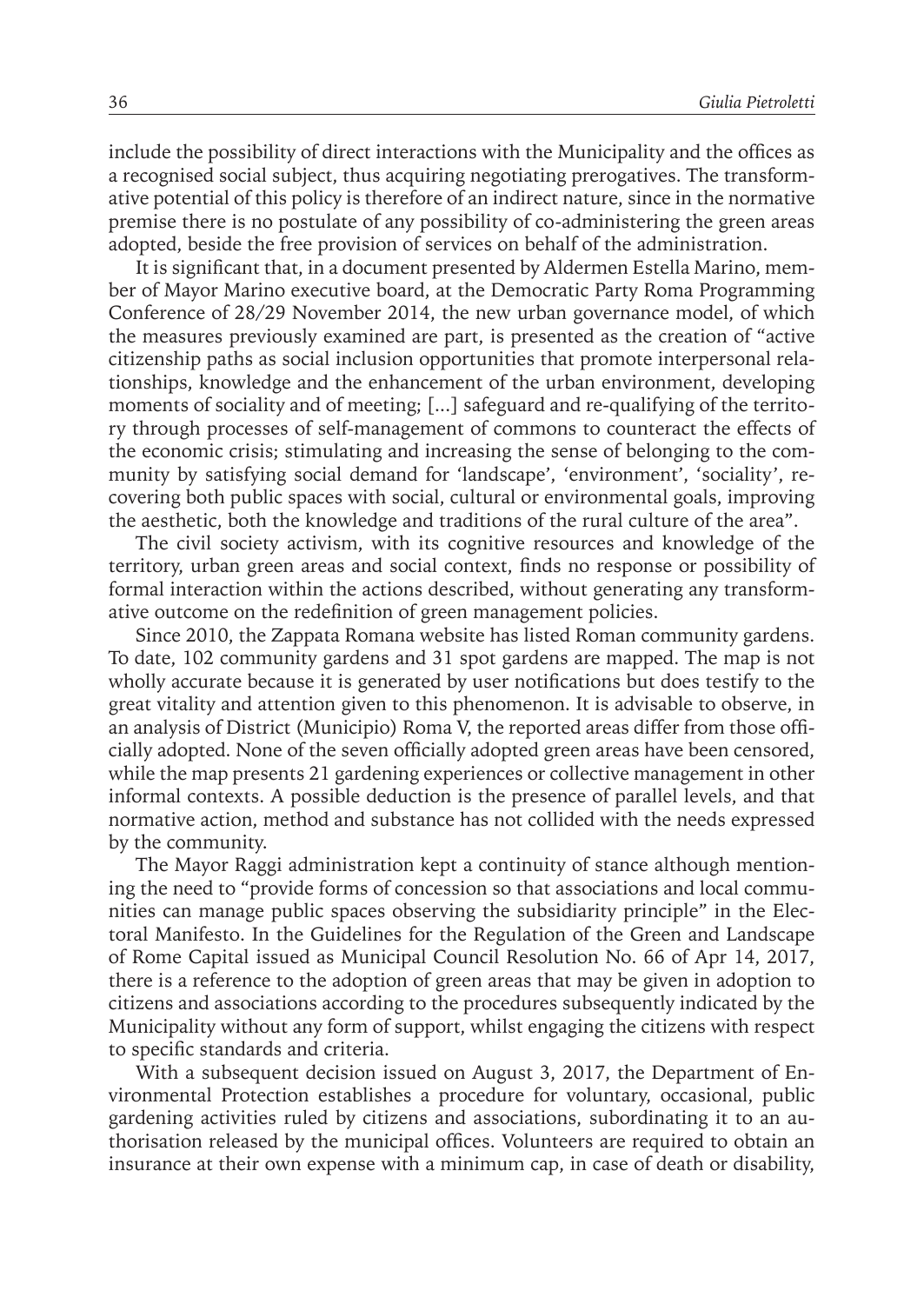of 100,000 Euro per individual and 300,000 for third party liability. This element, lacking a regulation for the adoption of green areas following the guidelines, points out the administration's stance, in line with the ambivalent attitude of previous administrators toward citizens' participation: emphasised in the declarations of intent and disregard of the practices, in coherence with the traditional administrative system. The result is an incremental policy, that leaves mostly unchanged the relations between the actors and in a zero-sum game, and excludes some important stakeholders, as the community gardeners, from the policy arena.

## **Conclusion**

Through analysis of the participatory policies of the past, and in consideration of the variety and dissemination of shared management experiences of public and private spaces and the initiatives put in place by the administration of Rome to answer to these normative claims, the question arises whether they are heterogeneous episodes or part of a hypothetical path, of which it is necessary to investigate its sense and direction.

Some recent policies attempted to answer the calls for the widening of citizen management of commons using ways that are not always consistent with the claims of social actors. It would therefore be useful to investigate the existence of a continuity – substantial, methodological or value – between the participation experienced in Rome and the practices of managing urban commons such as the various editions of the Regulation on Collaboration between citizens and administration for the care and regeneration of urban commons, then to evaluate the outputs, the actual potentialities of the various commons management formulas, the democratisation and the impact on social inequality.

The small common asset management practices discussed here could, in theory, be placed in an ideal continuity with the international and national guidelines, such as Agenda 21, the White Paper on Governance in the EU of 2001, Aalborg Commitments to which the City of Rome has acceded in 2006 and art. 118 of the Italian Constitution introducing the principle of subsidiarity.

However, from the analysis of the documents, the difficulty of the administration in implementing these principles is evident. This difficulty is reflected in the issuance of discordant administrative measures, stemming from problems in relaying to civil society and active citizens the role that these principles assign.

Social actors historically involved in co-management or self-management of green areas or public spaces have generated effective practices in informal ways, sometimes assisted by special concessions or trusts by the Administration. This regime was thus a compensatory policy, deterring transparent and certain administrative practices by consolidating a negotiating participation which favoured actors with strategic skills in dealing with politicians, to the detriment of less organised entities.

This element is also reflected in the issue of the municipal heritage which has been the object of the Guidelines for the Reallocation of the Unavailable Heritage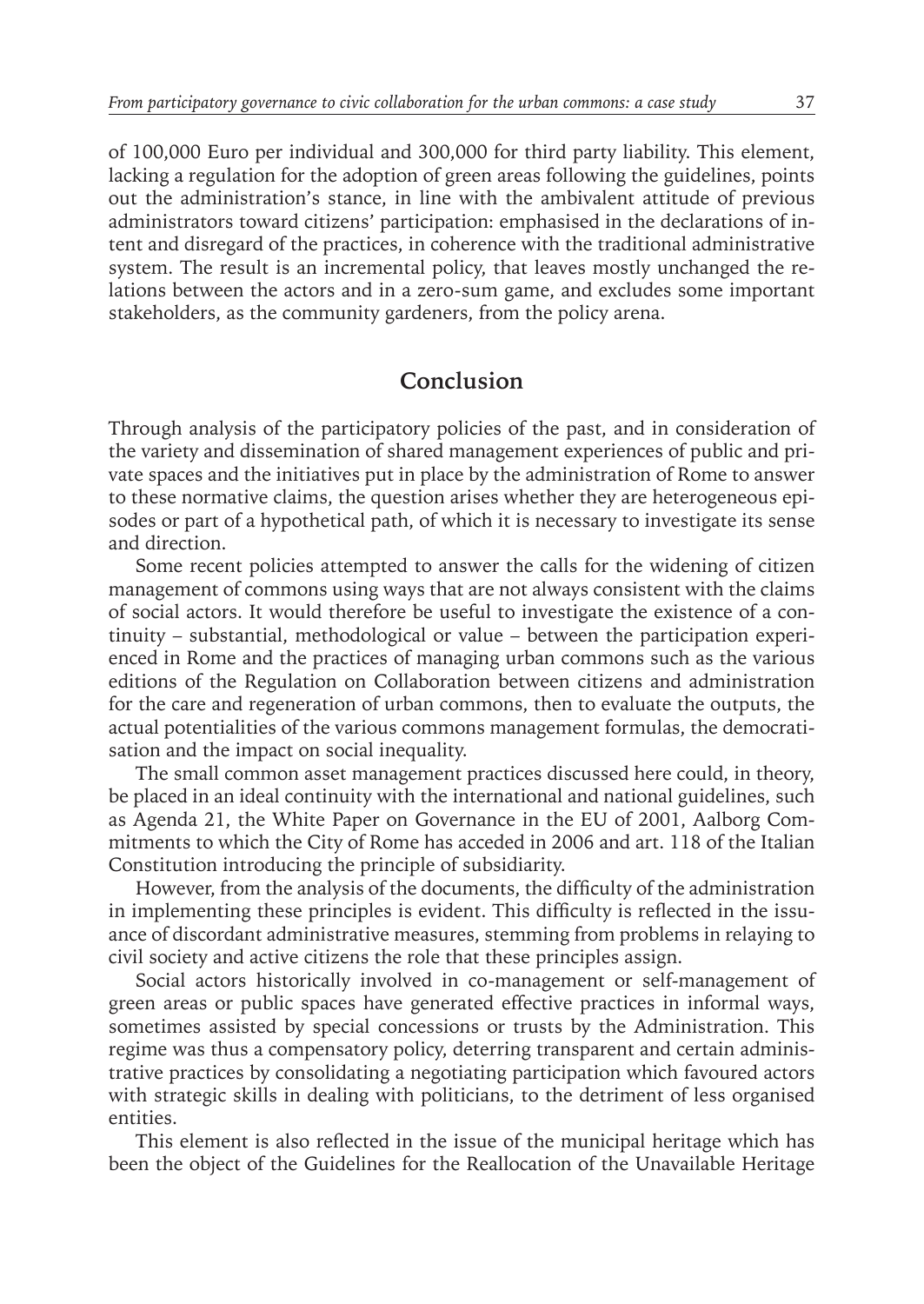in a concession emanating from Mayor Marino in 2015 with the Municipal Resolution n. 140. Again, a reorganisation of the criteria for the concession of municipal assets was attempted, towards a consolidated negotiating practice which caused wastes and inefficiencies. However, this intervention caused some unforeseen or unwanted consequences. After the resignation of Mayor Marino in late 2015, the following Government Commissioner's administration which ruled the city until the new elections and some judicial decision of the Governmental Court of Audits, put the Roman administration under investigation of damage to the treasury. This stressed the need for management subject to economic criteria despite the vocation to the social use of the assets concerned.

Also, in the analysis of Resolution no. 140, there is a clear contradiction between the mentioning of principles related to subsidiarity or formal adherence to shared management criteria and the ambiguous political stance which denies the possibility of widening and restructuring the field of actors involved.

As shown in Rome's case, concepts like commons and shared administration, even if widely used in political and institutional language, are having a hard time in influencing administrative action. Their constant recall takes on the characteristics of a discursive resource, a 'common washing', which institutions and politics seem to re-propose and consolidate the traditional mode of public action, though apparently declaring its inadequacy and ineffectiveness. Other global cities are improving policies for the commons which also have positive benefit on the economic development. The example of Barcelona, which is promoting a radical approach to the urban commons, shows a more coherent commitment of the local authorities to the participation issues. In Barcelona, the City Council addressed specific policies to enhance citizen participation and to solve some historical problems of the city such as the lack of public housing through co-housing initiatives, or re-use of public spaces, or even involving citizens in establishing cooperative and sustainable solutions in order to increase the electric power generation capacity of the city (Iaione 2017). It is also worth mentioning the case of Seoul, which has implemented since 2014 the Sharing City Project, with the aim of creating social, economic and environmental values. This municipal policy has also been conceived to involve private enterprises and to commit them to collaborative values (Foster & Iaione 2016). Those initiatives, designed as a form of cooperation which includes both sharing of resources subject to rivalry to avoid scarcity, and collaboration around commons resources to generate abundance, are an example of governance with a collaborative mark.

According to Le Galès (2001) urban governance can be defined as a process of participation and consultation involving all the actors on the urban scene in the attempt to build a collective actor able to develop attitudes and peculiarities as competitive advantages among other cities. In applying this urban governance definition to the case of Rome it might be inferred that the local urban regime does not have a special interest in developing collaborative strategies to respond to global challenges (D'Albergo & Moini 2015). This might be configured as an ineffective governance, since it excludes a significant part of the population from the opportunities and the benefits of the economic growth connected to sharing economy and social inclusion.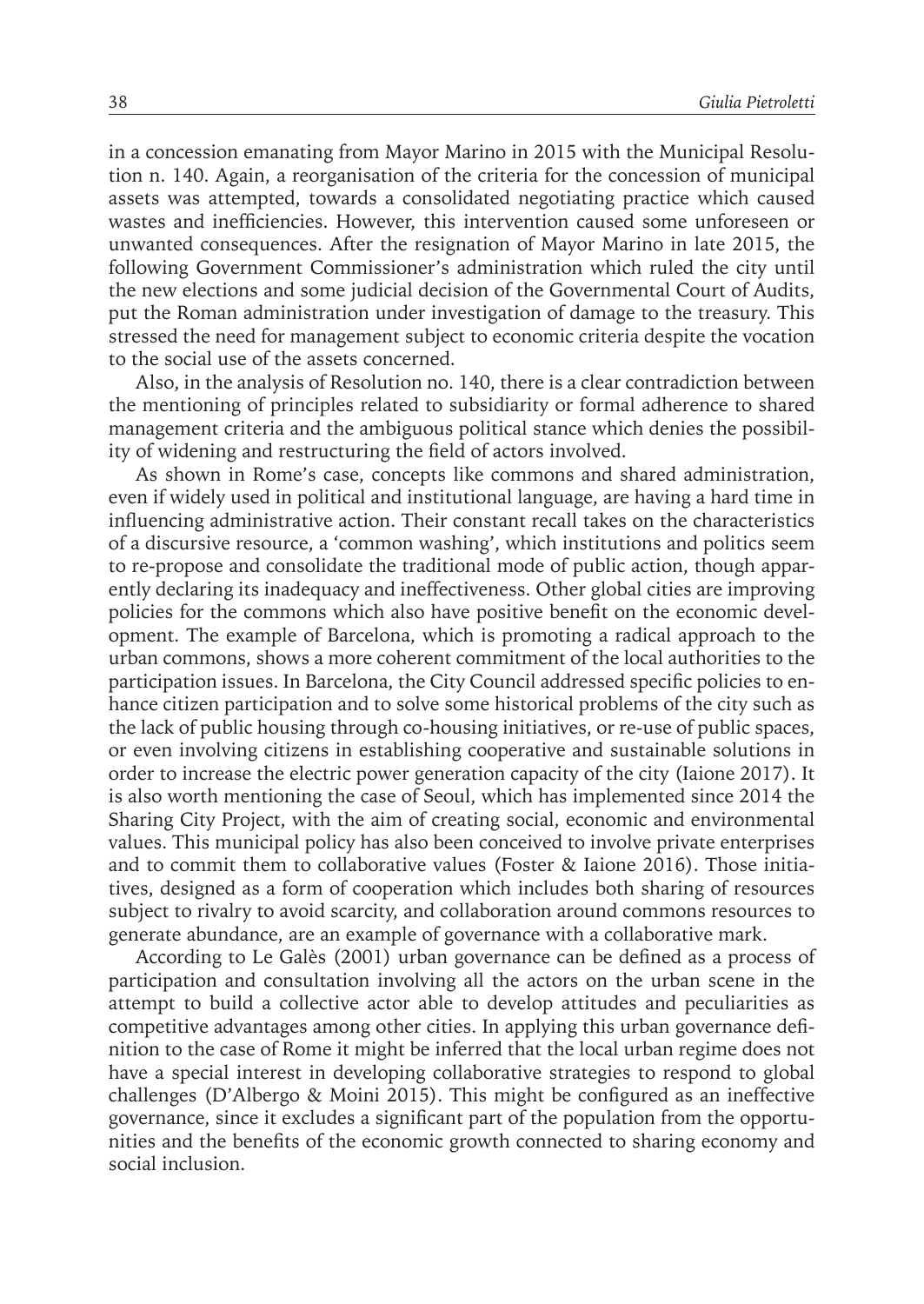## **References**

- Ansel C, Gash A (2007) Collaborative governance in theory and practice. *Journal of Public Administration Research and Theory* 13: 1–28.
- Arena G (1997) Introduzione all'amministrazione condivisa. La possibilità di una riforma amministrativa degli enti locali. *Studi Parlamentari e di politica costituzionale* 117–118: 29–64.
- Arena G (2015) *Storia del regolamento per i beni comuni a Roma*. Prima puntata, http://www. labsus.org/2015/08/storia-del-regolamento-per-i-beni-comuni-a-roma-prima-puntata/, accessed: 22.02.2018.
- Brenner N, Theodore N (2002) Cities and the Geographies of Actually Existing Neoliberalism. In: Brenner N, Theodore N (eds) *Space of Neoliberalism. Urban restructuring in North America and Western Europe*. Blackwell Publishing, Oxford.
- Caselli R (2017) *Monitorare i patti di collaborazione per fare emergere la 'città sommersa'*, http:// www.labsus.org/2017/02/monitorare-i-patti-di-collaborazione-per-fare-emergere-la-citta-sommersa/, accessed: 22.02.2018.

Castells M (2003) *La città delle reti*. Reset srl, Milano.

- Coppola A (2012) *Apocalypse Town: cronache dalla fine della civiltà urbana*. Laterza, Roma–Bari.
- D'Albergo E, Moini G (2016) *Il regime dell'Urbe. Politica, economia e potere a Roma*. Carocci, Roma.
- D'Albergo E, Moini G (2012) *Partecipazione, movimenti e politiche pubbliche a Roma*. Aracne, Roma.
- Dipartimento Innovazione e Società (DIeS) Università degli Studi di Roma La Sapienza (2005) *Pratiche partecipative a Roma. Le osservazioni al Piano regolatore e il Bilancio Partecipativo*. Comune di Roma, Roma.
- Donolo C (2006) Premessa. In: Donolo C (ed.) *Il futuro delle politiche pubbliche*. Mondadori, Milano.
- Foster S, Iaione C (2016) The City as a Commons. *Yale Law and Policy Review* 34: 281–349.
- Giglioni F (2014) *Analogie e differenze nei nuovi regolamenti sui beni comuni urbani*, http://ww.labsus.org/2014/09/analogie-e-differenze-nei-nuovi-regolamenti-sui-beni-comuni-urbani/, accessed: 22.02.2018.
- Giglioni F (2016) *Brescia. Deliberazione del Consiglio comunale marzo 2016*, http://www.labsus.org/2016/04/brescia-deliberazione-del-consiglio-comunale-marzo-2016/, accessed: 22.02.2018.
- Iaione C (2017) The right to the Co-City. *The Italian Journal of Public Law* 15, 1: 80.
- Kickert WJM, Klijn EH, Koppenjan JFM (1997) *Managing complex networks*. Sage, London.
- Labsus (2015) *Rapporto Labsus 2015 sull'amministrazione condivisa dei beni comuni*, http://www. labsus.org/wp-content/themes/Labsus/media/Rapporto\_Labsus\_2015\_Amministrazione\_condivisa\_dei\_beni\_comuni.pdf/, accessed: 22.02.2018.
- Lefevbre H (1968) *Le droit à la ville*. Éditions Anthropos, Paris.
- Le Galès P (2001) Quali interessi privati nelle città europee? In: Bagnasco A, Le Galès P, (eds) *Le città dell'Europa contemporanea*. Liguori Editori, Napoli.
- Le Galès P (2011) *Le Retour des villes européennes: sociétés urbaines, mondialisation, gouvernement et gouvernance*. 2nd ed. Presses de Sciences Po, Paris.
- Marchetti MC (2017) Spazi pubblici, beni comuni e nuove forme di partecipazione civica. In: Marchetti MC, Millefiorini A. (eds) *Partecipazione civica, beni comuni e cura della città*. Francoangeli, Milano.
- Mattei U (2011) *Beni Comuni, un manifesto*. Laterza, Roma–Bari.

Moini G (2012) *Teoria critica della partecipazione. Un approccio sociologico*. Francoangeli, Milano. Negri A, Hardt M (2009) *Commonwealth*. Harvard University Press, Cambridge.